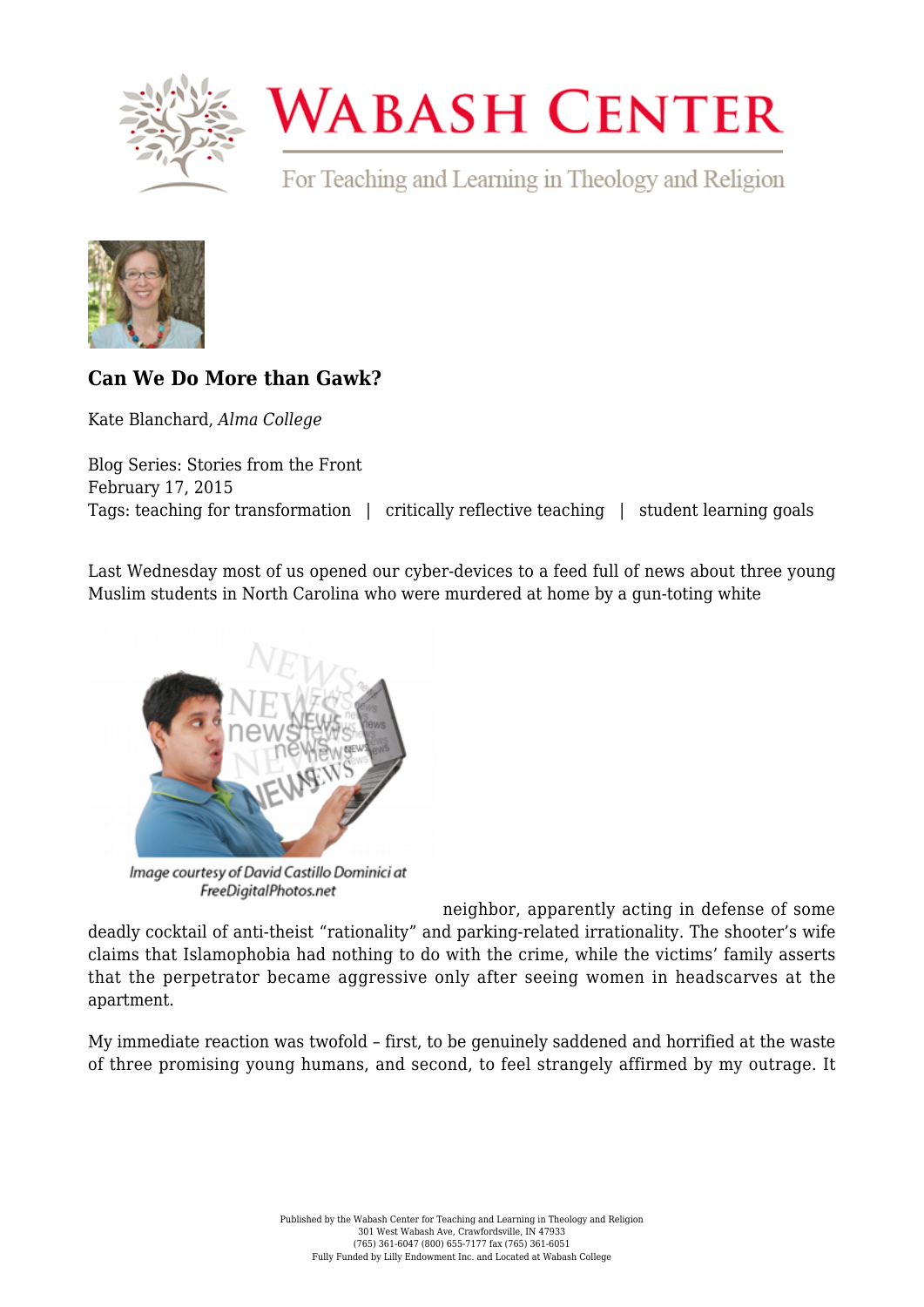suggested that my job teaching religion actually matters. This latter feeling was energizing, even somewhat titillating, along the lines of a really good "I told you so." I immediately fired off a bunch of self-righteous hashtags of #MuslimLivesMatter (and perhaps an angry tweet at Bill Maher), with a pleasant [dopamine rush](http://www.blog.theteamw.com/2009/11/07/100-things-you-should-know-about-people-8-dopamine-makes-us-addicted-to-seeking-information/) at every click.

But after the initial excitement, I began to feel a creeping sense of shame. Was I actually using this tragedy to feel better about myself? Am I, as a teacher of religion in the  $21<sup>st</sup>$  century, capitalizing on gawking at religious atrocities?

For example, in the Teagle/AAR white paper on ["The Religion Major and Liberal Education"](https://www.aarweb.org/AARMBR/AARMBR/Publications-and-News-/Data-and-Studies-/Teagle-Study.aspx) published in 2008, the horrors of 9/11 were cited as creating a unique opportunity for religious studies programs to grow:

"In a sense, our jobs as scholars of religion became a lot easier on September 11, 2001.





Suddenly, the [a](http://live-wabash.pantheonsite.io/wp-content/uploads/2016/07/6a016301e4b359970d01b7c74e032a970b-pi.png)rguments we had been making for any state of the arguments we had been making for years about the importance of understanding world religious traditions were being made by others: not merely by former Secretaries of State and magazine editors, not merely by the general public, but by college deans, provosts, and presidents — at times, even by our 'cynical, questioning, anti-authoritarian' colleagues."

I realize that many of us became interested in religious studies long before 2001, and we stuck with it despite years of people asking us what we were going to "do" with it. Having suffered under the tyranny of the useful for so long, it is perhaps a natural reaction to find satisfaction in something that causes our science or business or government colleagues to think that maybe, just maybe, what we do is not simply an "[intellectual luxury](http://chronicle.com/article/The-Day-the-Purpose-of-College/151359)."

So I'm left with a dilemma: I could deliberately bring religion-related tragedies into class as a way of stimulating thought and, yes, excitement among students, but this can feel a bit like gawking at a deadly car crash, especially for those of us with the kind of [privilege](https://www.wabashcenter.wabash.edu/2015/02/the-conversation-we-must-get-tired-of/) that generally insulates us from such horrors. Or I could hope that maybe students will take the initiative to bring questions to class, out of a desire to learn. Or perhaps I should just leave it alone and count on students making connections between "the material" and "real life" on their own time.

Thus far I have sought to use such events to, at the very least, complicate students' understandings of religion – their [Eurocentric,](http://press.princeton.edu/titles/10017.html) [colonialist](http://www.routledge.com/books/details/9780415202572/), or [essentialist](https://global.oup.com/academic/product/more-than-belief-9780195188547?cc=us&lang=en&) assumptions. But such efforts usually feel haphazard and disjointed. What, if anything, did you say to your students about the Chapel Hill shootings? How do we study and teach religion without merely gawking at its worst offenders? Perhaps it's time for a [#howtoteachthechapelhillshootings](http://www.msnbc.com/melissa-harris-perry/open-letter-how-teach-students-about-ferguson) resource.